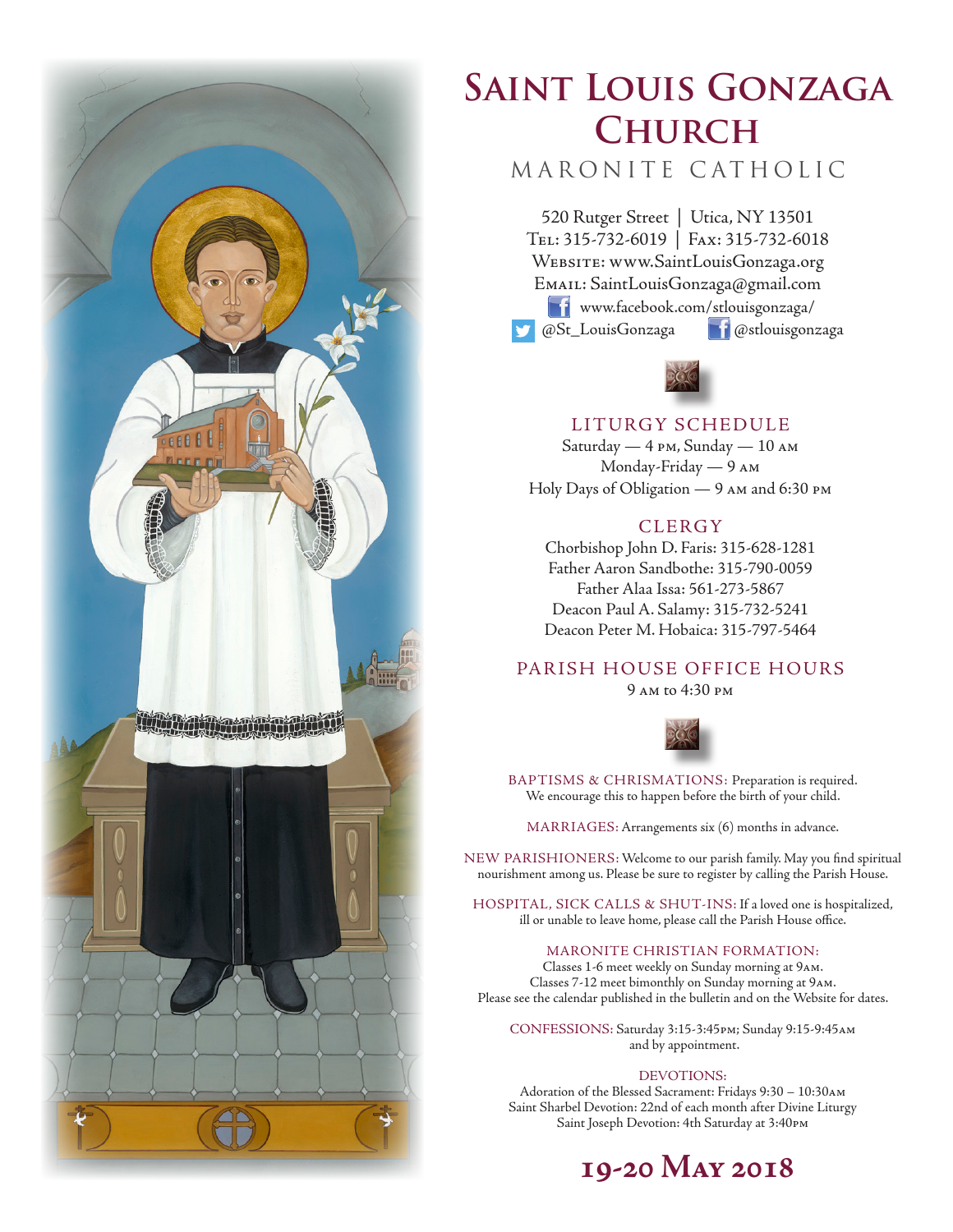If you would like anything published in the weekend bulletin, you must submit it as you want it published to Anne Lewis no later than 5 PM Friday, 8 days before publication via e-mail at saintlouisbulletin@gmail. com or by calling 853-4500. Thanks.

#### FEASTS **for 20 May – 27 May 2018**

|  | SUN 20 MAY Pentecost Sunday                |
|--|--------------------------------------------|
|  | Mon 21 May St. Constantine and His Mother, |
|  | St. Helen                                  |
|  | TUE 22 MAY St. Rita of Cascia              |
|  | WED 23 MAY Tobias the Righteous            |
|  | SUN 27 MAY Sunday of the Most Holy         |
|  | Trinity                                    |
|  |                                            |

**CONTACTS** 



| Administrative Assistant: Maureen Ginsberg      |
|-------------------------------------------------|
| maureeng.slg@gmail.com315-732-6019              |
| Music: Nick Abounader315-335-2239               |
| Finance Council:                                |
| Chair: Louis Raya 315-794-1418                  |
| Assets Oversight: David Sageer 315-734-1040     |
| Special Events: Betty Karrat315-736-1615        |
| Kitchen & Hall:                                 |
| Mary Ann Tanoury-Loy 315-790-3307               |
| Family Giving Committee:                        |
| George Nehme 401-742-5841                       |
| Buildings: Andrew Aery 315-525-8374             |
| <b>Byron Elias</b>                              |
| Pastoral Life Council:                          |
| Chair: Deacon Paul Salamy315-732-5241           |
| Communications: Glory Rasi 315-794-4242         |
| Family Life: Deacon Peter Hobaica 315-797-5464  |
| Liturgy: James Salamy 315-723-3776              |
| Faith Formation: Kate Miller 315-796-1910       |
| Maronite Youth Organization:                    |
|                                                 |
| Roseanne Ciaccia 315-736-5377                   |
| Maronite Young Adults:                          |
| John Paul Salamy 315-732-5241                   |
| Joshua Lewis 315-853-4500                       |
| Saint Mary's Guild: Cathy Karam315-527-1519     |
| Holy Name Society: Rick Blank 315-525-3221      |
| Lou Lewis 315-737-3950                          |
| Saint Joseph Society: Kamil Rahme. 315-768-3837 |
| Acolytes: Nathan Hanna 315-939-8219             |
|                                                 |
| Daughters of Mary: Julie Adamo 315-404-1959     |
| Lectors: Lois Mariano315-732-3402               |
| Sacristan: Andrew Rahme 315-264-8652            |

# LITURGICAL SCHEDULE AND INTENTIONS

| Sat        | 19 May 4pm                 | + Anthony "Boogie" George (5th Anniversary)                   |
|------------|----------------------------|---------------------------------------------------------------|
|            |                            | by His Family                                                 |
| <b>SUN</b> |                            | 20 MAY 10AM + Teresa Chudyk (Anniversary) by Jacque Murad     |
|            |                            | + Mary Street Tamers by Grandkids                             |
|            |                            | + Albert & Anna Abdoo & Deceased Members of                   |
|            |                            | Their Family by The Abdoo Family                              |
|            |                            | • Yousef Yousef Karam by Marcel Rawda                         |
|            |                            | • Mary Karam by William & Claudia Karrat                      |
|            | MON 21 MAY 9AM             | · John & Caroline Harp & Carol (Harp) Bechtold                |
|            |                            | by Daughter/Sister & Family                                   |
| <b>TUE</b> | $22$ May $9AM$             | + George Sfeir by Diane Hanna & Linda Sciortino               |
|            | WED 23 MAY 9AM             | + Mary (Murad) Machis by John & Isabelle Linder               |
|            | Thu 24 May 9am             | + All Souls in Purgatory by Veronica Massoud                  |
|            | Fri 25 May 9 am            | + Living & Deceased Members of the Former                     |
|            |                            | Saint Elias Society by The Society                            |
| Sat        | $26$ May $4$ <sub>PM</sub> | • Living & Deceased Members of the Hallak Family              |
|            |                            | by Their Children                                             |
| <b>SUN</b> |                            | 27 МАҮ 10Ам • Anthony "Mitch" Abraham by Sarah Abraham's Will |
|            |                            | · Isaac "Knobby" Massoud (25th Anniversary)                   |
|            |                            | by Family                                                     |
|            |                            |                                                               |

# MEETINGS & EVENTS

| Sun     | $20$ M <sub>AY</sub> | 11AM                 | Saint Mary's Guild Communion Breakfast   |
|---------|----------------------|----------------------|------------------------------------------|
| Sun     | $20$ M <sub>AY</sub> | 11AM                 | Holy Name Society Meeting                |
| Sun     | $20$ M <sub>AY</sub> | 11AM                 | Maronite Young Adults (MYA) Meeting      |
| Sun     | $3$ Jun              | 11AM                 | Welcome Reception for Father Tony        |
| Wed     | $6$ Jun              | 6:30 <sub>PM</sub>   | Pastoral Life Council Meeting            |
| Мом     | $11$ JUN             | 5:30-8 <sub>PM</sub> | MYA Summer Social Hour                   |
| Tue     | $12$ JUN             | 6рм                  | Saint Mary's Guild Installation Dinner   |
| Fri-Sun | $3-5$ Aug            |                      | Taste of Lebanon                         |
|         | TUE-THU 14-16 AUG    |                      | Pilgrimage to Our Lady of Lebanon Shrine |
| Sun     | $26$ Aug             |                      | Saint Louis Gonzaga Golf Tournament      |
| Sun     | 210cr                |                      | <b>Festival of Baskets</b>               |